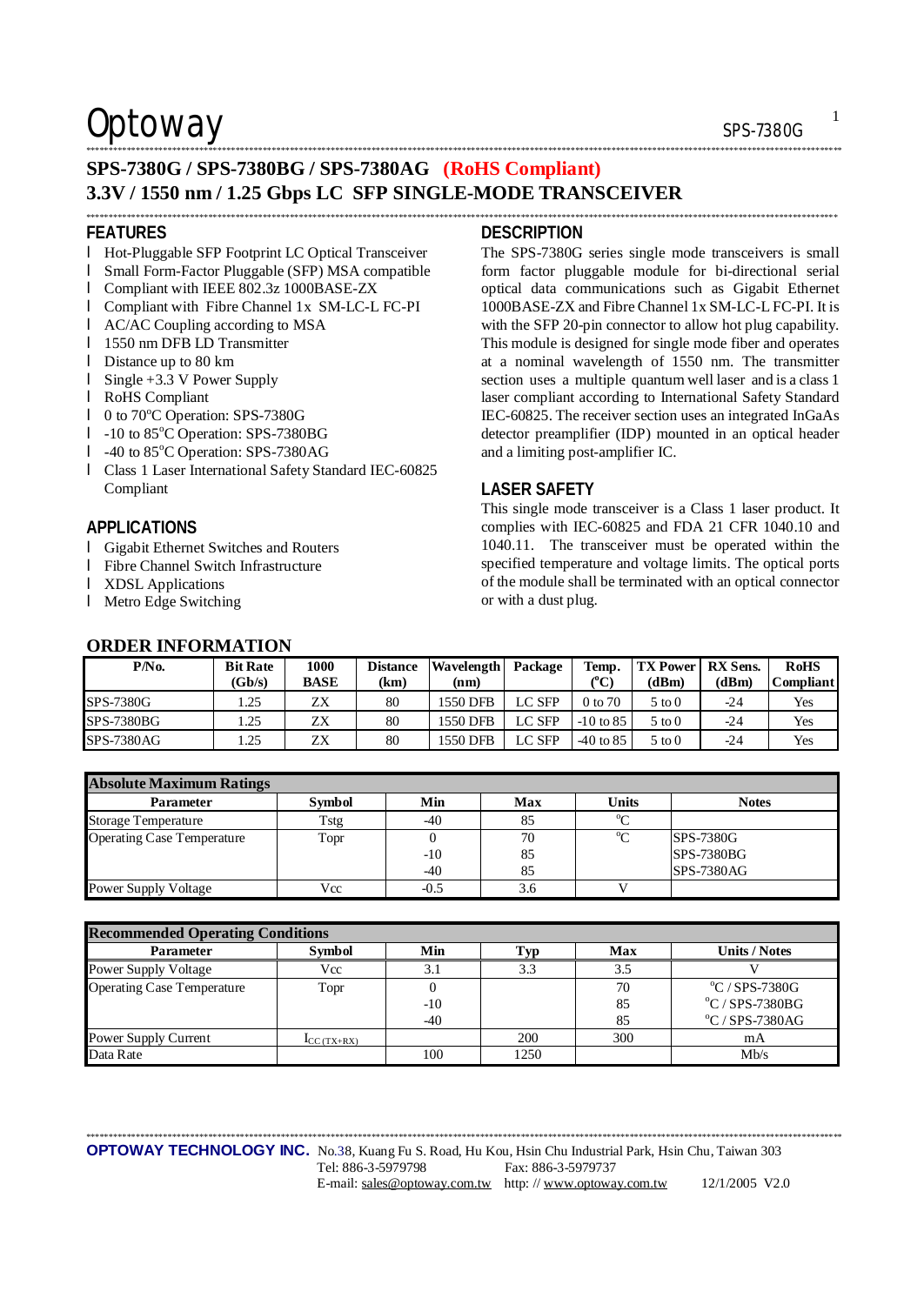# Optoway

SPS-7380G

| Transmitter Specifications (0°C < Topr <70°C, 3.1V < Vcc < 3.5V) |                                     |          |       |            |              |                    |
|------------------------------------------------------------------|-------------------------------------|----------|-------|------------|--------------|--------------------|
| <b>Parameter</b>                                                 | <b>Symbol</b>                       | Min      | Typ   | <b>Max</b> | <b>Units</b> | <b>Notes</b>       |
| Optical                                                          |                                     |          |       |            |              |                    |
| <b>Optical Transmit Power</b>                                    | Po                                  | $\theta$ | $---$ | 5          | dBm          |                    |
| <b>Output Center Wavelength</b>                                  | λ                                   | 1480     |       | 1580       | nm           |                    |
| <b>Output Spectrum Width</b>                                     | Δλ                                  | ---      | $---$ |            | nm           | -20 dB width       |
| Side Mode Suppression Ratio                                      | <b>SMSR</b>                         | 30       |       |            | dB           |                    |
| <b>Extinction Ratio</b>                                          | $E_R$                               | 9        |       | ---        | dB           |                    |
| <b>Optical Rise Time</b>                                         | $t_r$                               |          |       | 260        | ps           | 20 % to 80% Values |
| <b>Optical Fall Time</b>                                         | tr                                  |          |       | 260        | ps           | 20 % to 80% Values |
| <b>Relative Intensity Noise</b>                                  | <b>RIN</b>                          |          |       | $-120$     | dB/Hz        |                    |
| <b>Electrical</b>                                                |                                     |          |       |            |              |                    |
| Data Input Current - Low                                         | $I_{IL}$                            | $-350$   |       |            | μA           |                    |
| Data Input Current - High                                        | $I_{\rm IH}$                        |          |       | 350        | μA           |                    |
| Differential Input Voltage                                       | $\rm V_{\rm IH}$ - $\rm V_{\rm IL}$ | 0.5      |       | 2.4        | V            | Peak-to-Peak       |
| TX Disable Input Voltage – Low                                   | $T_{\rm DIS,~L}$                    | $\theta$ |       | 0.5        | V            | 2                  |
| TX Disable Input Voltage - High                                  | $T_{\text{DIS, H}}$                 | 2.0      |       | Vcc        | V            | $\overline{2}$     |
| TX Disable Assert Time                                           | $T_{ASSERT}$                        |          |       | 10         | us           |                    |
| TX Disable Deassert Time                                         | T <sub>DEASSERT</sub>               |          |       | 1          | ms           |                    |
| TX Fault Output Voltage -- Low                                   | $T_{FaultL}$                        | $\theta$ |       | 0.5        | V            | 3                  |
| TX Fault Output Voltage -- High                                  | $T_{\text{FaultH}}$                 | 2.0      |       | $Vec+0.3$  | V            | 3                  |

1. Output power is power coupled into a 9/125 µm single mode fiber.

2. There is an internal 4.7K to 10K ohm pull-up resistor to VccTX.

3. Open collector compatible, 4.7K to 10K ohm pull-up to Vcc (Host Supply Voltage).

| Receiver Specifications ( $0^{\circ}$ C < Topr < 70°C, $3.1$ V < Vcc < 3.5V) |                   |          |         |             |              |                         |  |
|------------------------------------------------------------------------------|-------------------|----------|---------|-------------|--------------|-------------------------|--|
| <b>Parameter</b>                                                             | <b>Symbol</b>     | Min      | Typ     | Max         | <b>Units</b> | <b>Notes</b>            |  |
| <b>Optical</b>                                                               |                   |          |         |             |              |                         |  |
| Sensitivity                                                                  | Sens              |          |         | $-24$       | dBm          | 4                       |  |
| Maximum Input Power                                                          | Pin               | $-3$     |         |             | dBm          | 4                       |  |
| Signal Detect -- Asserted                                                    | Pa                | ---      |         | $-24$       | dBm          | Transition: low to high |  |
| Signal Detect -- Deasserted                                                  | Pd                | $-36$    | $- - -$ | ---         | dBm          | Transition: high to low |  |
| Signal detect -- Hysteresis                                                  |                   | 1.0      | $---$   |             | dB           |                         |  |
| Wavelength of Operation                                                      |                   | 1100     |         | 1600        | nm           |                         |  |
| <b>Electrical</b>                                                            |                   |          |         |             |              |                         |  |
| Differential Output Voltage                                                  | $V_{OH} - V_{OL}$ | 0.6      |         | 2.0         | V            |                         |  |
| Output LOS Voltage -- Low                                                    | $\rm V_{OL}$      | $\Omega$ |         | 0.5         | V            |                         |  |
| Output LOS Voltage - High                                                    | $\rm V_{OH}$      | 2.0      |         | $Vec{+}0.3$ | V            | 5                       |  |

4. Measured at  $2^7$ -1 PRBS at BER 1E-12 @ 1550 nm.

5. Open collector compatible, 4.7K to 10K ohm pull-up to Vcc (Host Supply Voltage).

OPTOWAY TECHNOLOGY INC. No.38, Kuang Fu S. Road, Hu Kou, Hsin Chu Industrial Park, Hsin Chu, Taiwan 303 Tel: 886-3-5979798 Fax: 886-3-5979737 E-mail: sales@optoway.com.tw http://www.optoway.com.tw 12/1/2005 V2.0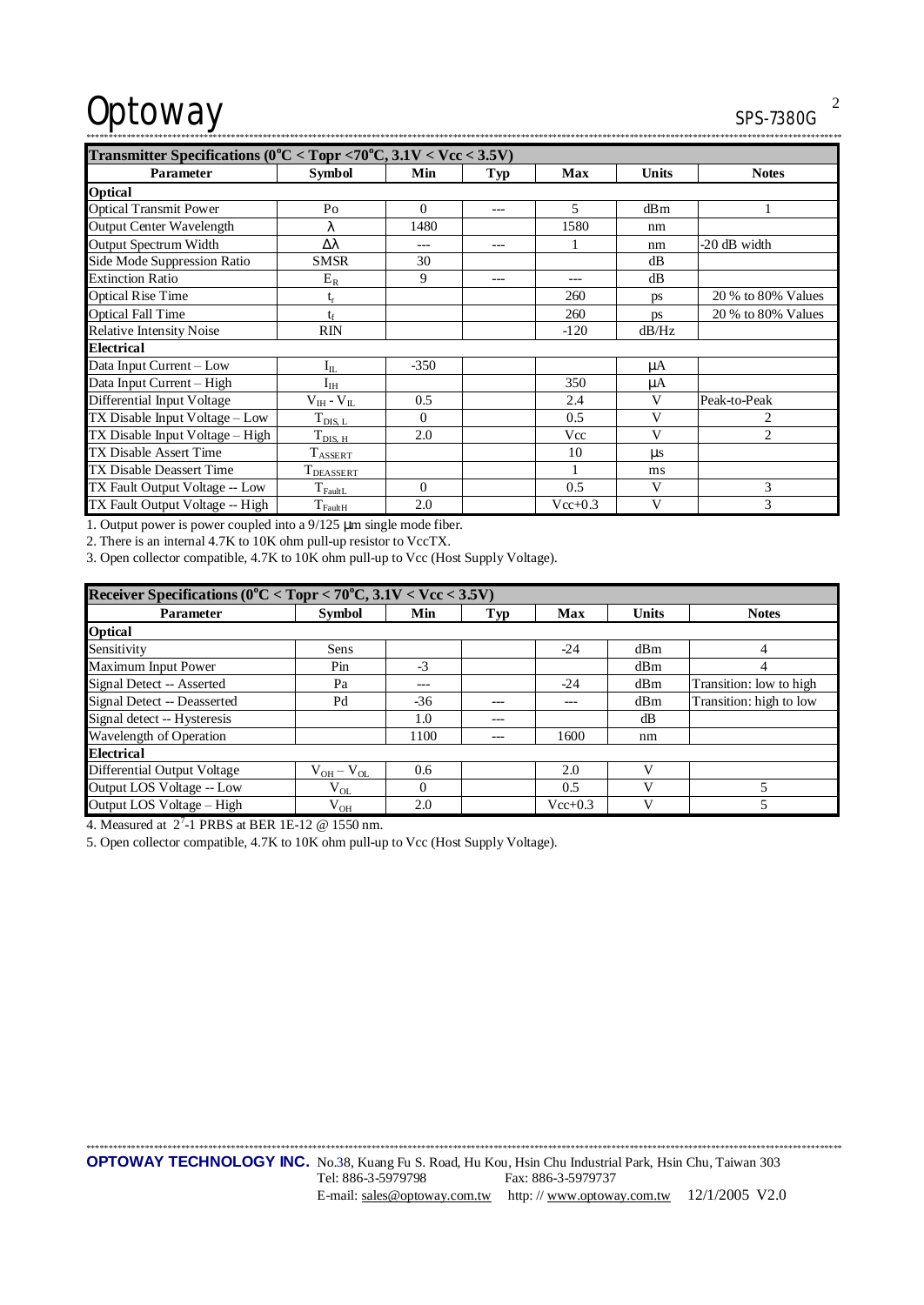## $\mathsf{Optionway}$  sps-7380G

**CONNECTION DIAGRAM** 



\*\*\*\*\*\*\*\*\*\*\*\*\*\*\*\*\*\*\*\*\*\*\*\*\*\*\*\*\*\*\*\*\*\*\*\*\*\*\*\*\*\*\*\*\*\*\*\*\*\*\*\*\*\*\*\*\*\*\*\*\*\*\*\*\*\*\*\*\*\*\*\*\*\*\*\*\*\*\*\*\*\*\*\*\*\*\*\*\*\*\*\*\*\*\*\*\*\*\*\*\*\*\*\*\*\*\*\*\*\*\*\*\*\*\*\*\*\*\*\*\*\*\*\*\*\*\*\*\*\*\*\*\*\*\*\*\*\*\*\*\*\*\*\*\*\*\*\*\*\*\*\*\*\*\*\*\*\*\*\*\*\*\*\*\*\*\*

| <b>PIN</b>     | <b>Signal Name</b> | Description                           | <b>PIN</b> | <b>Signal Name</b>  | Description                        |
|----------------|--------------------|---------------------------------------|------------|---------------------|------------------------------------|
|                | TX GND             | <b>Transmitter Ground</b>             | 11         | <b>RX GND</b>       | Receiver Ground                    |
| $\overline{2}$ | TX Fault           | <b>Transmitter Fault Indication</b>   | 12         | <b>RX DATA OUT-</b> | Inverse Receiver Data Out          |
| 3              | TX Disable         | Transmitter Disable (Module disables  | 13         |                     | RX DATA OUT+ Receiver Data Out     |
|                |                    | on high or open)                      |            |                     |                                    |
| 4              | MOD-DFE2           | Modulation Definition $2 - Two wires$ | 14         | <b>RX GND</b>       | Receiver Ground                    |
|                |                    | serial ID Interface                   |            |                     |                                    |
| 5              | MOD-DEF1           | Modulation Definition $1 - Two wires$ | 15         | Vcc RX              | Receiver Power $-3.3V \pm 5\%$     |
|                |                    | serial ID Interface                   |            |                     |                                    |
| 6              | MOD-DEF0           | Modulation Definition $0 -$ Ground in | 16         | Vcc TX              | Transmitter Power – $3.3V \pm 5\%$ |
|                |                    | Module                                |            |                     |                                    |
|                | N/C                | <b>Not Connected</b>                  | 17         | TX GND              | <b>Transmitter Ground</b>          |
| 8              | <b>LOS</b>         | Loss of Signal                        | 18         | TX DATA IN+         | Transmitter Data In                |
| 9              | <b>RX GND</b>      | Receiver Ground                       | 19         | TX DATA IN-         | Inverse Transmitter Data In        |
| 10             | <b>RX GND</b>      | Receiver Ground                       | 20         | <b>TX GND</b>       | <b>Transmitter Ground</b>          |

### **Module Definition**

| <b>Module Definition</b> | MOD-DEF2         | MOD-DEF1         | MOD-DEF0         | Interpretation by Host   |
|--------------------------|------------------|------------------|------------------|--------------------------|
|                          | PIN <sub>4</sub> | PIN <sub>5</sub> | PIN <sub>6</sub> |                          |
|                          | SDA              | SCL              | LV-TTL Low       | Serial module definition |
|                          |                  |                  |                  | protocol                 |

Module Definition 4 specifies a serial definition protocol. For this definition, upon power up, MOD-DEF(1:2) appear as no connector (NC) and MOD-DEF(0) is TTL LOW. When the host system detects this condition, it activates the serial protocol. The protocol uses the 2-wire serial CMOS E<sup>2</sup>PROM protocol of the ATMEL AT24C01A/02/04 family of components.

\*\*\*\*\*\*\*\*\*\*\*\*\*\*\*\*\*\*\*\*\*\*\*\*\*\*\*\*\*\*\*\*\*\*\*\*\*\*\*\*\*\*\*\*\*\*\*\*\*\*\*\*\*\*\*\*\*\*\*\*\*\*\*\*\*\*\*\*\*\*\*\*\*\*\*\*\*\*\*\*\*\*\*\*\*\*\*\*\*\*\*\*\*\*\*\*\*\*\*\*\*\*\*\*\*\*\*\*\*\*\*\*\*\*\*\*\*\*\*\*\*\*\*\*\*\*\*\*\*\*\*\*\*\*\*\*\*\*\*\*\*\*\*\*\*\*\*\*\*\*\*\*\*\*\*\*\*\*\*\*\*\*\*\*\*\*\* **OPTOWAY TECHNOLOGY INC.** No.38, Kuang Fu S. Road, Hu Kou, Hsin Chu Industrial Park, Hsin Chu, Taiwan 303<br>Tel: 886-3-5979798 Fax: 886-3-5979737 Fax: 886-3-5979737